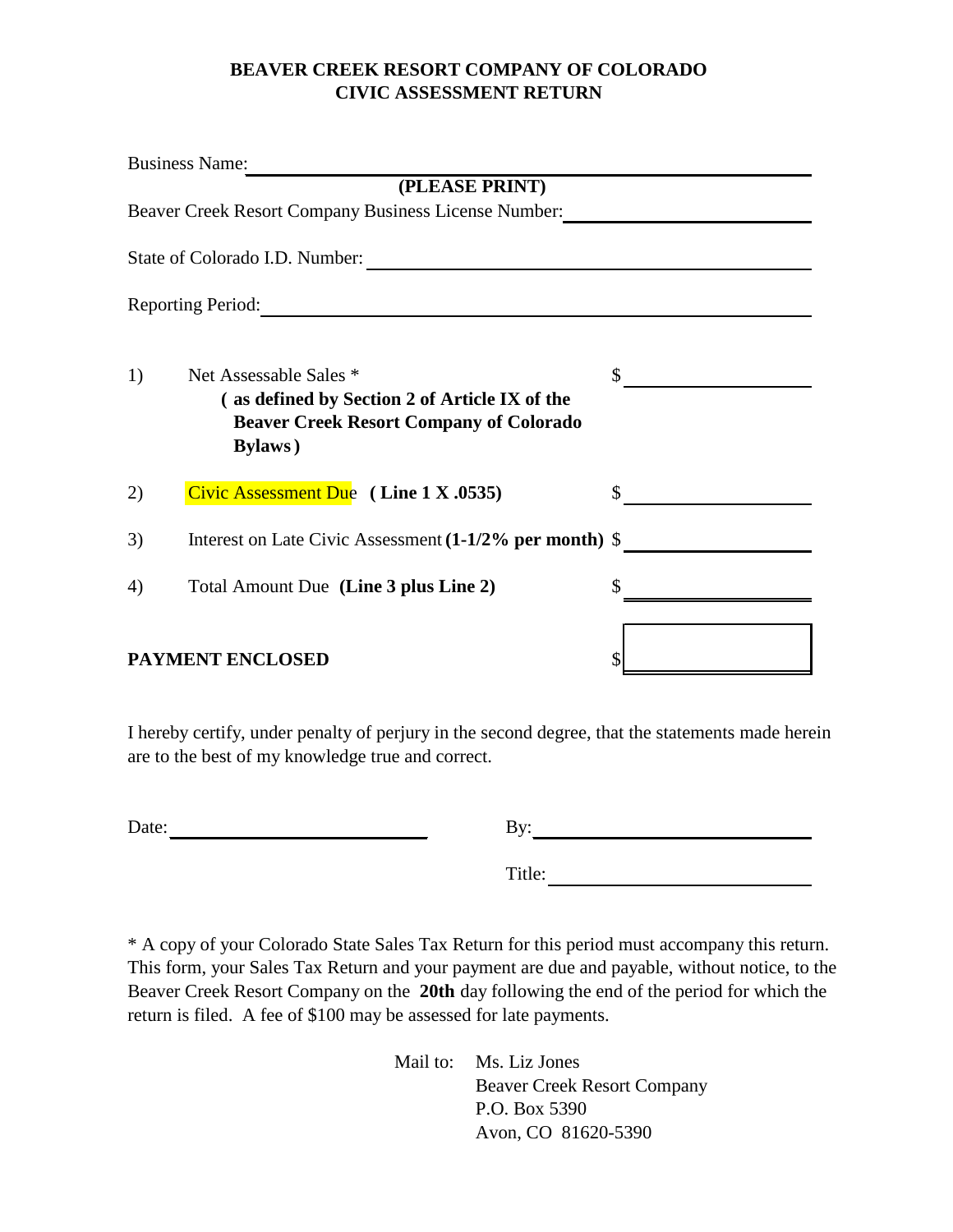## **BEAVER CREEK RESORT COMPANY OF COLORADO LODGING CIVIC ASSESSMENT RETURN**

|    | <b>Business Name:</b>                                                                                                                                             |    |
|----|-------------------------------------------------------------------------------------------------------------------------------------------------------------------|----|
|    | Beaver Creek Resort Company Business License Number:                                                                                                              |    |
|    | <b>Reporting Period:</b>                                                                                                                                          |    |
| 1) | Net Assessable Sales *<br>$\alpha$ as defined by Section 4 $\epsilon$ ) of Article IX of the<br><b>Beaver Creek Resort Company of Colorado</b><br><b>Bylaws</b> ) | \$ |
| 2) | <b>Lodging Civic Assessment Due (Line 1 X .0096)</b>                                                                                                              | S  |
| 3) | Interest on Late Lodging Civic Assessment<br>$(1-1/2)$ per month)                                                                                                 |    |
| 4) | Total Amount Due (Line 3 plus Line 2)                                                                                                                             |    |
|    | <b>PAYMENT ENCLOSED</b>                                                                                                                                           |    |

I hereby certify, under penalty of perjury in the second degree, that the statements made herein are to the best of my knowledge true and correct.

| Date: | By: |
|-------|-----|
|-------|-----|

Title:

\* This form and your payment are due and payable, without notice, to the Beaver Creek Resort Company on the **20th** day following the end of the period for which the return is filed. A fee of \$100 may be assessed for late payments.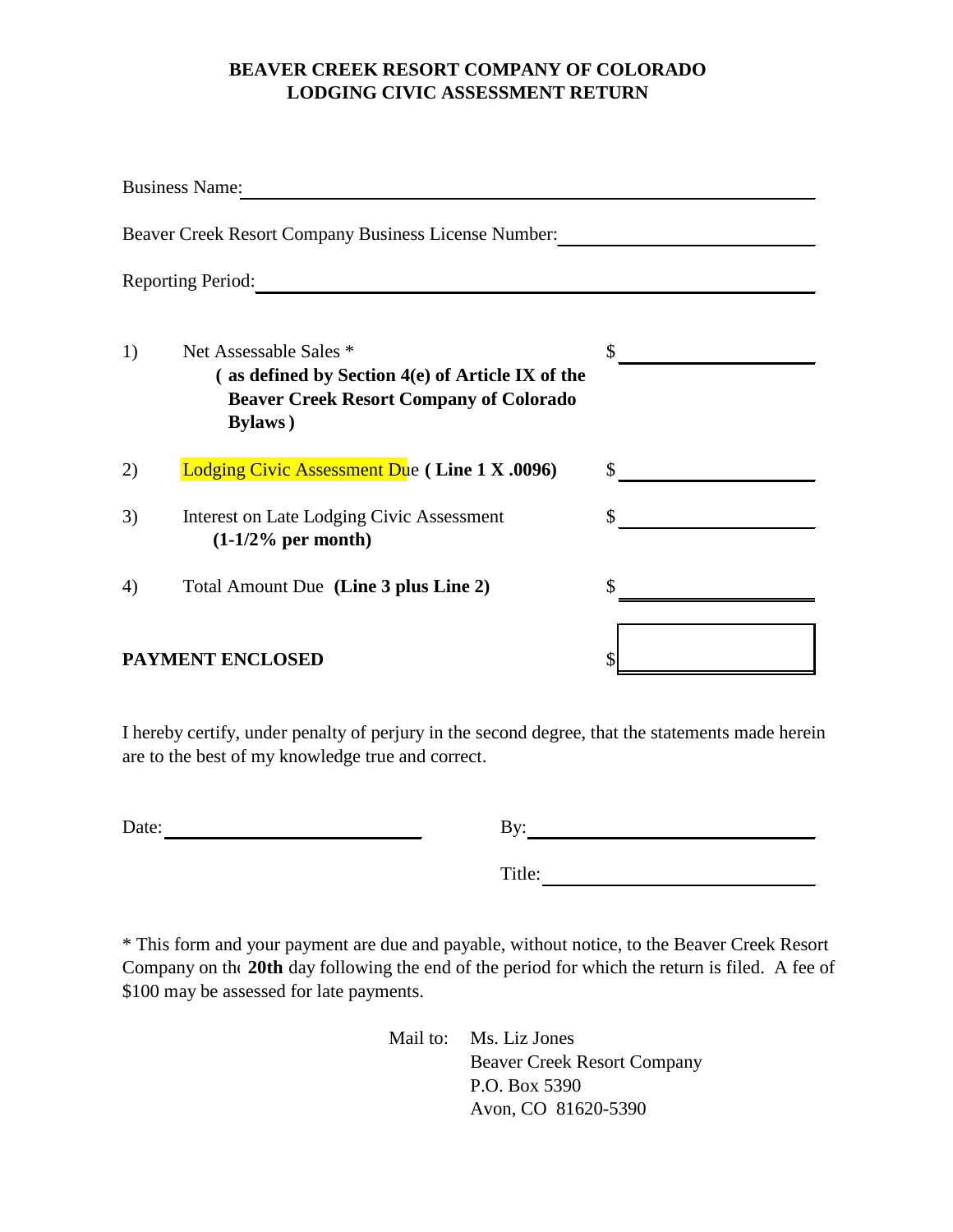## **BEAVER CREEK RESORT COMPANY OF COLORADO MOUNTAIN CIVIC ASSESSMENT RETURN**

|    | <b>Business Name:</b>                                                                                                                        |    |
|----|----------------------------------------------------------------------------------------------------------------------------------------------|----|
|    | Beaver Creek Resort Company Business License Number:                                                                                         |    |
|    | <b>Reporting Period:</b>                                                                                                                     |    |
| 1) | Net Assessable Sales *<br>(as defined by Section 3 of Article IX of the<br><b>Beaver Creek Resort Company of Colorado</b><br><b>Bylaws</b> ) | \$ |
| 2) | <b>Mountain Civic Assessment Due</b> (Line 1 X .05)                                                                                          | S  |
| 3) | <b>Interest on Late Mountain Civic Assessment</b><br>$(1-1/2)$ per month)                                                                    |    |
| 4) | Total Amount Due (Line 3 plus Line 2)                                                                                                        |    |
|    | <b>PAYMENT ENCLOSED</b>                                                                                                                      |    |

I hereby certify, under penalty of perjury in the second degree, that the statements made herein are to the best of my knowledge true and correct.

| Date: | By: |
|-------|-----|
|-------|-----|

Title:

\* This form and your payment are due and payable, without notice, to the Beaver Creek Resort Company on the **20th** day following the end of the period for which the return is filed. A fee of \$100 may be assessed for late payments.